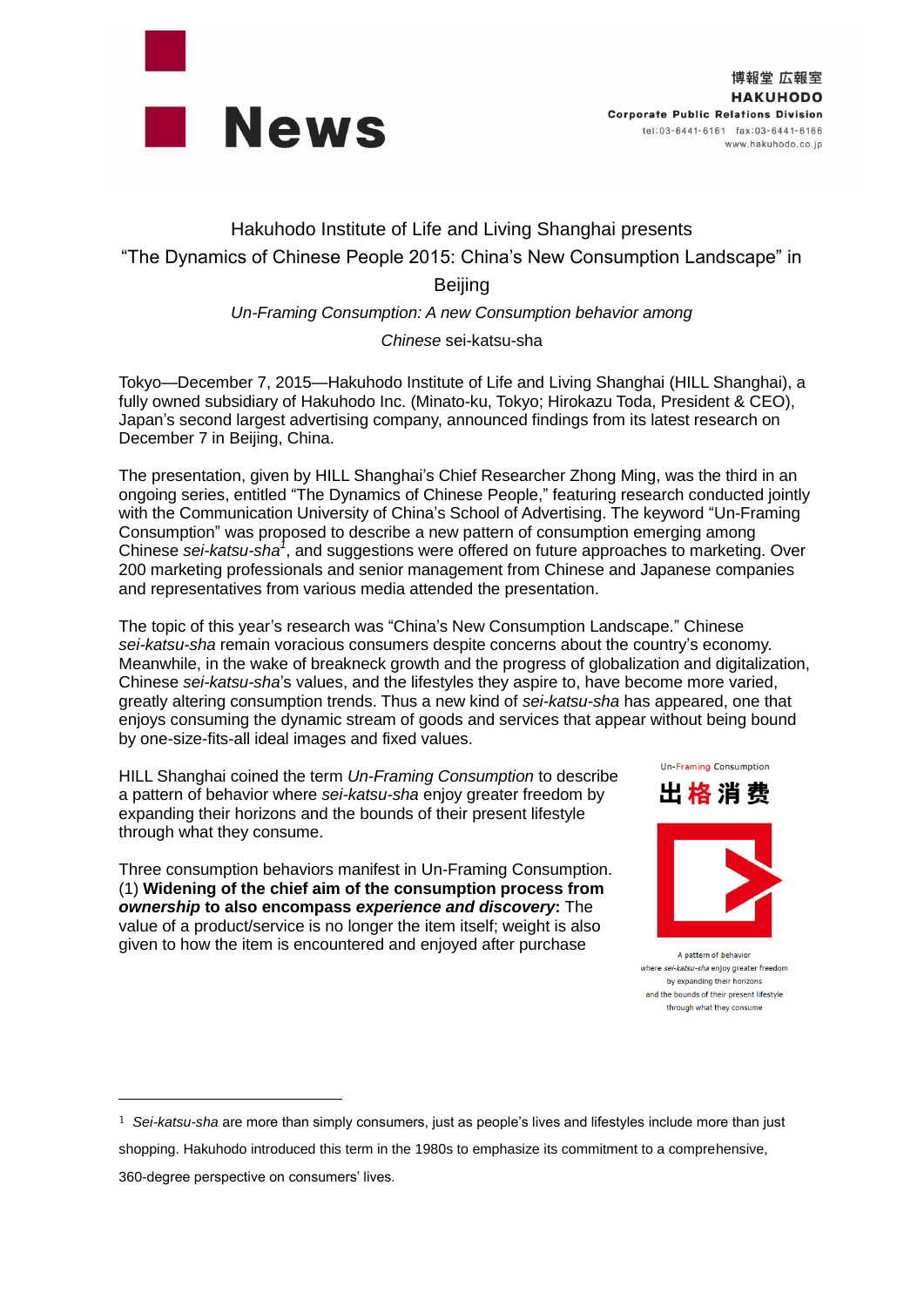(2) **Shift in the yardstick for consuming an item from whether it is** *a good fit* **to whether it is** *inspiring***:** In Un-Framing Consumption, where transcending one's frontiers is desirable, the

property of not being a good fit can become the value of being inspiring (3) **Change in what** *sei-katsu-sha* **seek from consuming an item from a** *sense of achievement* **to a** *sense of growth***:** Shoppers want to feel that their horizons and lifestyles have changed and that they have grown by consuming the product/service

Until now, marketing offering images and information built around ideal lifestyles that anyone could aspire to and feel a sense of accomplishment when they acquired it has been effective. But in light of the advent of Un-Framing Consumption and *sei-katsu-sha*'s desire to step out of the ordinary with new products, marketing that encourages *sei-katsu-sha* to act on these impulses by offering joy and growth in new product/service domains will come to the fore. It is highly likely that stimulating *sei-katsu-sha's* desires using the Un-Framing Consumption viewpoint will boost their motivation to spend.

Hakuhodo Institute of Life and Living Shanghai will continue this project, observing Chinese *sei-katsu-sha* from unique viewpoints and making proposals from insights gained from these fresh perspectives.

Meaning of "出格," (*chuge* in Chinese, *shukkaku* in Japanese), the Chinese characters translated here as *Un-Framing*. Chinese: In a class of one's own; outstanding. Extraordinary; uncommon. Japanese: Beyond social norms. Exceptional.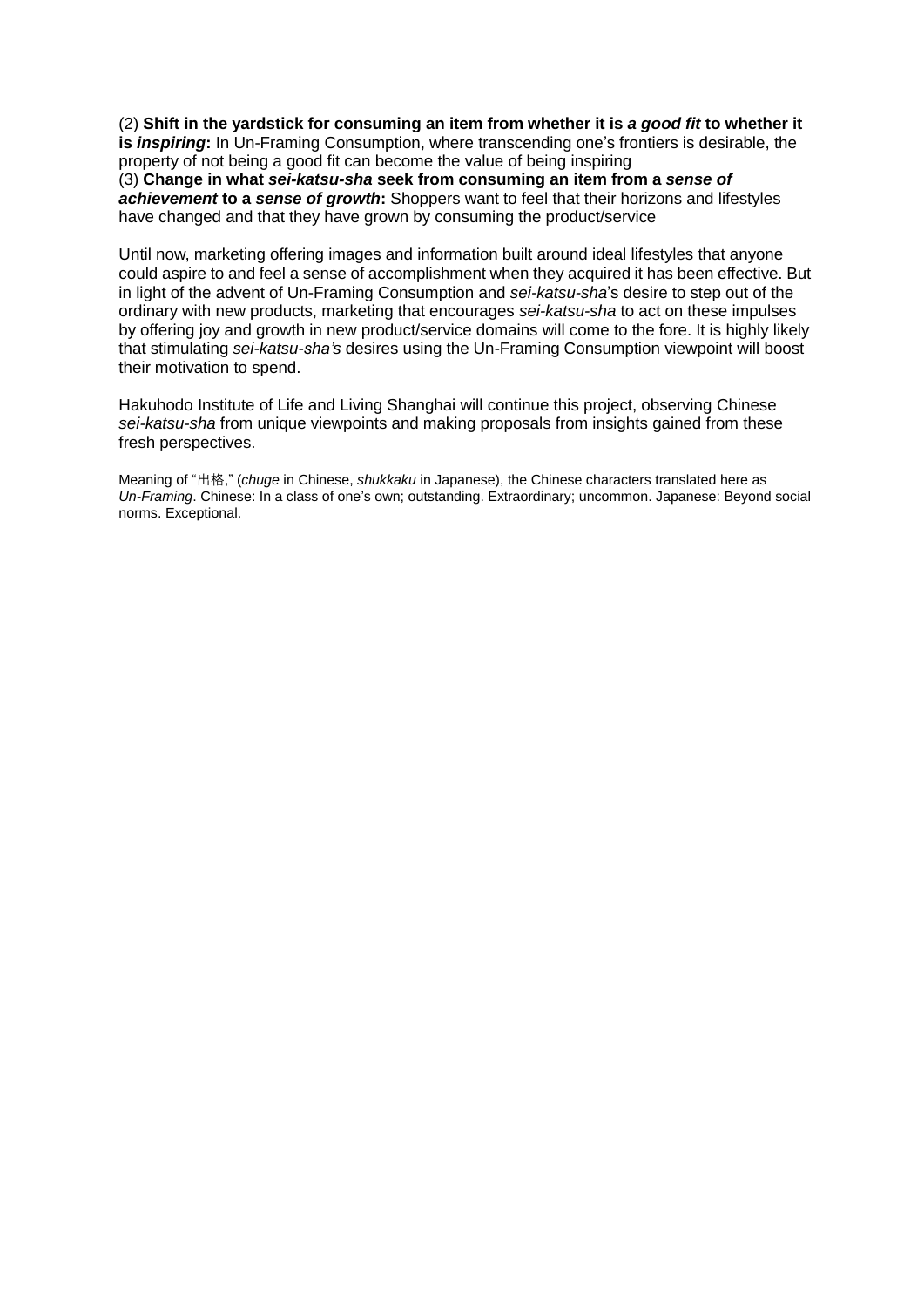# **Reference 1**

# **Un-Framing Consumption expands the concept of consumption**

The advent of Un-Framing Consumption indicates that Chinese *sei-katsu-sha*'s consumption styles have entered a new stage. While previously they were checking off items from an internal shopping list based on prevailing aspiration norms, or "Check-off Consumption," today the concept of consumption includes enjoying greater freedom by expanding one's horizons and the bounds of one's present lifestyle through consumption. This greatly expands the concept of consumption.



A pattern of behavior where sei-katsu-sha check items off an internal shopping list based on prevailing aspiration norms

A pattern of behavior where sei-katsu-sha enjoy greater freedom by expanding their horizons and the bounds of their present lifestyle through what they consume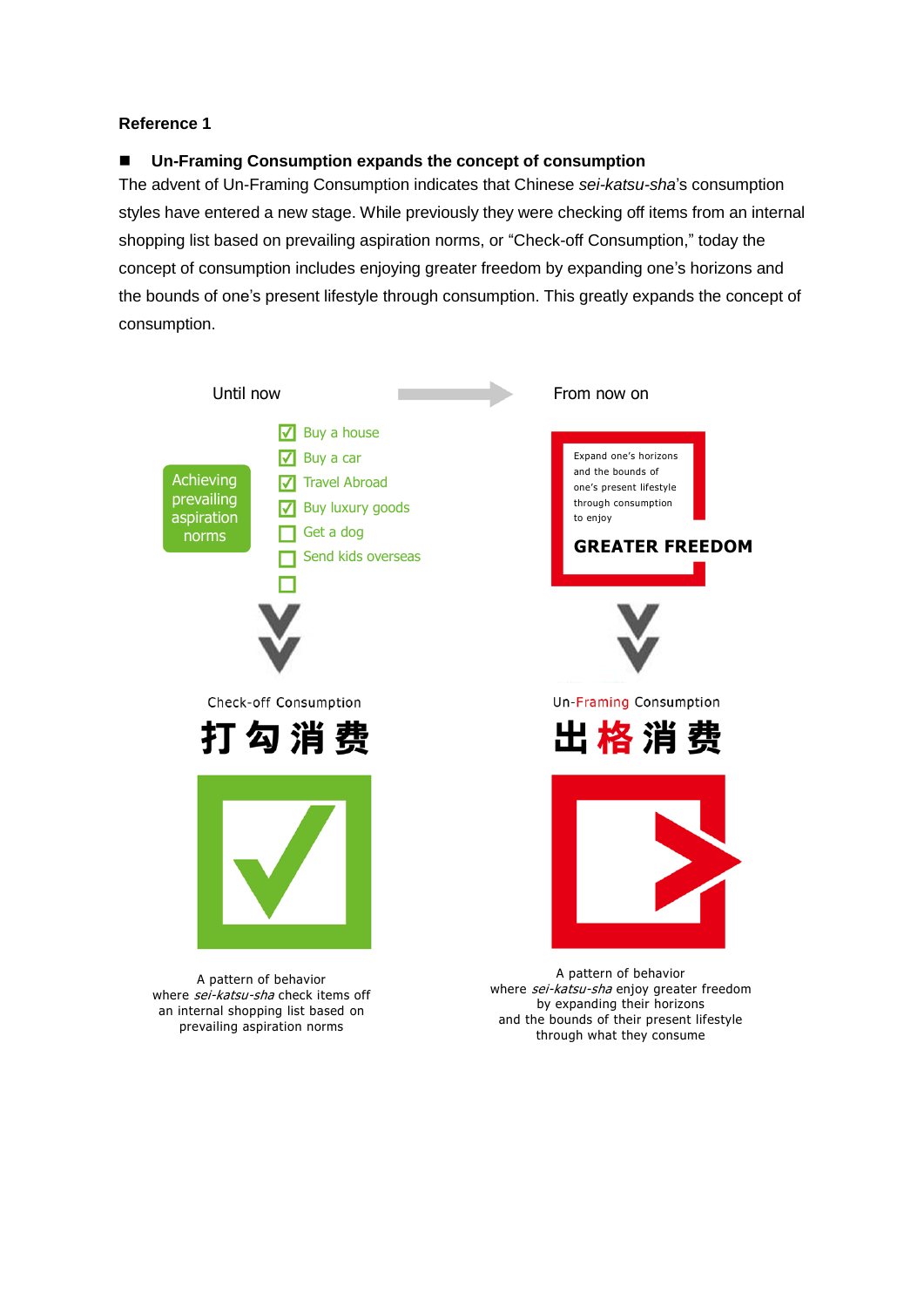**Around 80% of Chinese in Tier 1 and Tier 2 cities practice Un-Framing Consumption** Given that 78% and 77% of Tier 1 and Tier 2 cities, respectively, feel that through their consumption their horizons are being broadened and the bounds of their current lifestyles enlarged, it appears that most *sei-katsu-sha* practice Un-Framing Consumption. The percentage dips in the Tier 3 cities, but even there, it seems, 71% of *sei-katsu-sha* are enjoying Un-Framing Consumption.

Q. Do you think that through consumption,

your horizons have been broadened and living borders enlarged?



Cities surveyed: Beijing, Shanghai, Guangzhou (Tier 1), Shenyang, Xian, Wuhan, Fuzhou (Tier 2), Zhangjiakou, Xuzhou, Xiangyang, Shantou (Tier 3)

Respondents: Males & females aged 20–59 with monthly household incomes of at least 7,000 RMB (Tier 1 cities), 5,000 RMB (Tier 2 cities) or 4,000 RMB (Tier 3 cities)

Survey period: November 16–19, 2015

# ■ More sei-katsu-sha in China than in Japan and the US feel more strongly now than **before that their horizons have been broadened and the bounds of their lifestyles enlarged through their consumption**

We asked respondents in China, the US and Japan whether there had been any change to their feeling that their viewpoints and lifestyles were being broadened by their consumption. A whopping 55% of respondents in China said that the feeling was stronger now, compared to 40% of respondents in the US and 16% in Japan. The feelings driving Un-Framing Consumption seem to be strong among Chinese *sei-katsu-sha* in particular.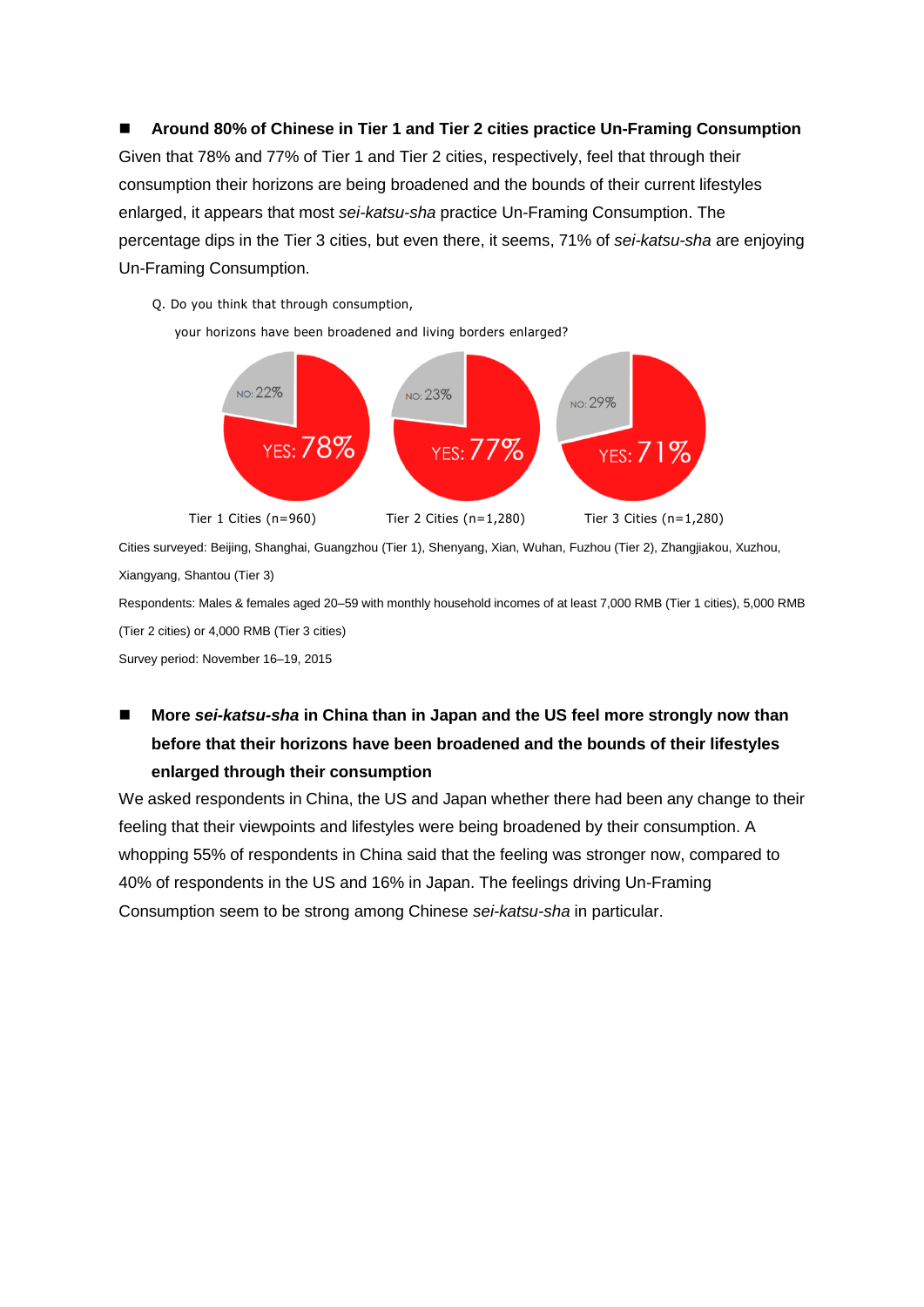#### Q. Compared with previous years, to what extend do you agree that

"Through consumption, my horizons have been broadened and living borders enlarged"?



Cities surveyed: China: Beijing, Shanghai, Guangzhou (Tier 1 cities), US: New York, Los Angeles, Japan: Tokyo, Osaka

Respondents: Males & females aged 20–59 (all countries), with monthly household incomes of at least 7,000 RMB (China

#### only)

Survey period: November 16–23, 2015

#### **Implications of Un-Framing Consumption for marketing**

From a marketing perspective, Un-Framing Consumption encompasses 3 specific changes: a widening of in the chief aim of the consumption process from *ownership* to *discovery/experience*; a shift in the yardstick for purchasing from whether the item is *a good fit* to whether it is *inspiring*; and a change in what *sei-katsu-sha* seek from consuming an item from a *sense of achievement* to a *sense of growth*.



1. Chief aim of the consumption process: Ownership  $\rightarrow$  Discovery/Experience The emotional goal of the consumption process has widened from simply owning something to encompass discovery and experience before and after purchase it. This change can be viewed as a broadening of the value a product or service has to *sei-katsu-sha* from the *item itself* to the *connection it has with the individual*.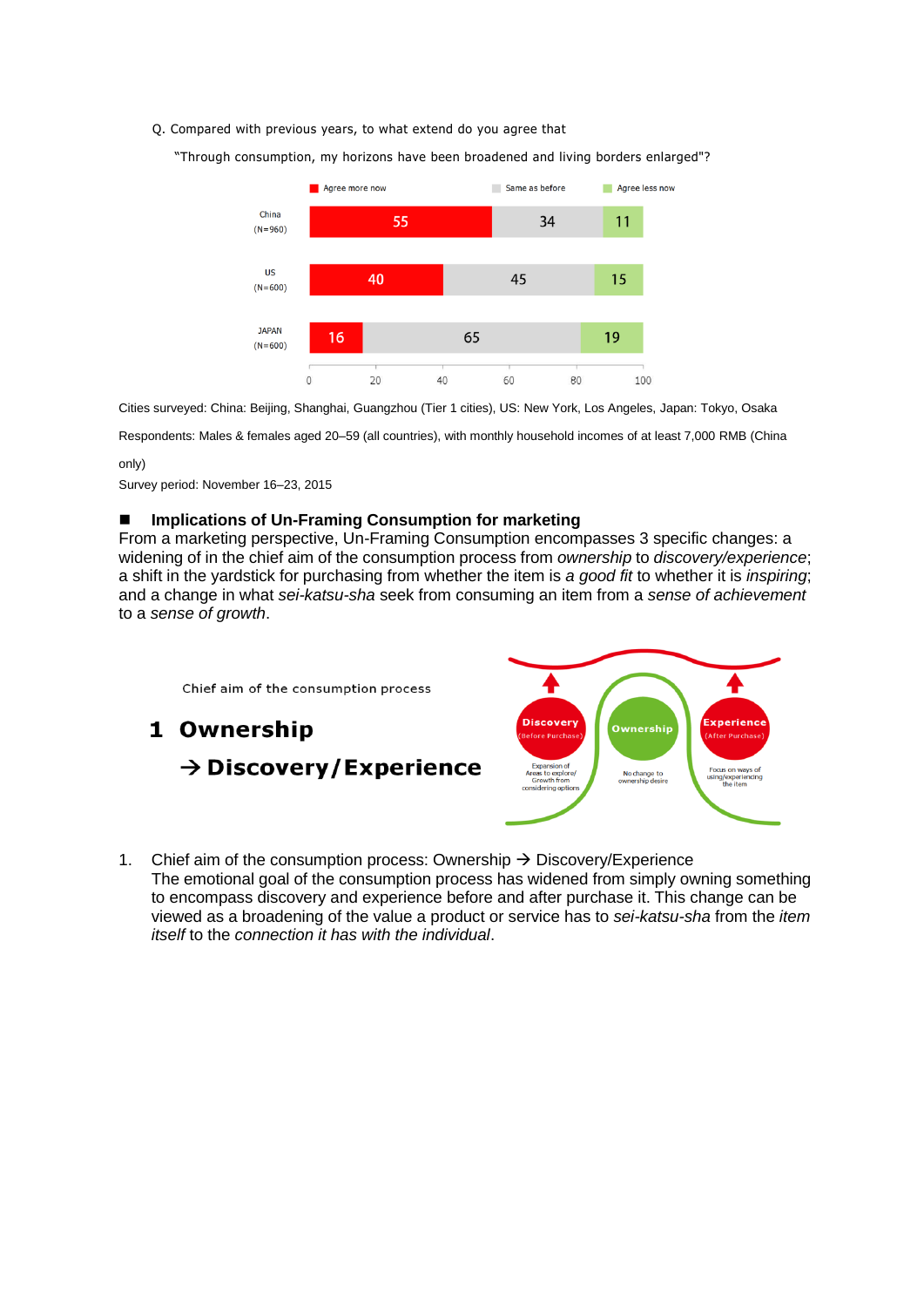Yardstick for purchasing

# 2 Good fit  $\rightarrow$  Inspiring



2. Yardstick for purchase: Good fit  $\rightarrow$  Inspiring

In conventional Check-off Consumption, the key factor was whether the item was a good fit. When this condition was met, a sense of satisfaction resulted. However, in Un-Framing Consumption, where expanding one's horizons is desirable, the property of not being a good fit becomes a value from the inspiration it can offer. In a nutshell, *inspiration* trumps *fit*. Naturally, Chinese *sei-katsu-sha* are not simply seeking things that are not a good fit, but items that stimulate them to expand them. When viewed through this prism, new values that brands and products could convey should become apparent.

> What sei-katsu-shaseek from the consumption process

**3 Achievement**  $\rightarrow$  Growth





Joy of owning the item / Joy of achieving the experience

Joy of changing oneself through the process of consumption / Joy of growing through a new experience

3. What *sei-katsu-sha* seek in the consumption process: Sense of achievement  $\rightarrow$  Sense of growth

*Sei-katsu-sha* who enjoy Un-Framing Consumption are not beholden to any one view or style, but like to adopt many new styles. The changing and growing that results from the layering of these styles one on top of the other provides emotional satisfaction. This is a shift from *achievement* to *growth*. The prime object of owning a new product is how the individual will change or grow. The products and services themselves are not the main factor; *sei-katsu-sha* want to feel that their horizons and lifestyles have changed and that they have grown. The questions to ask when considering Un-Framing Consumption are how to create this feeling and how to make it discernible to *sei-katsu-sha*.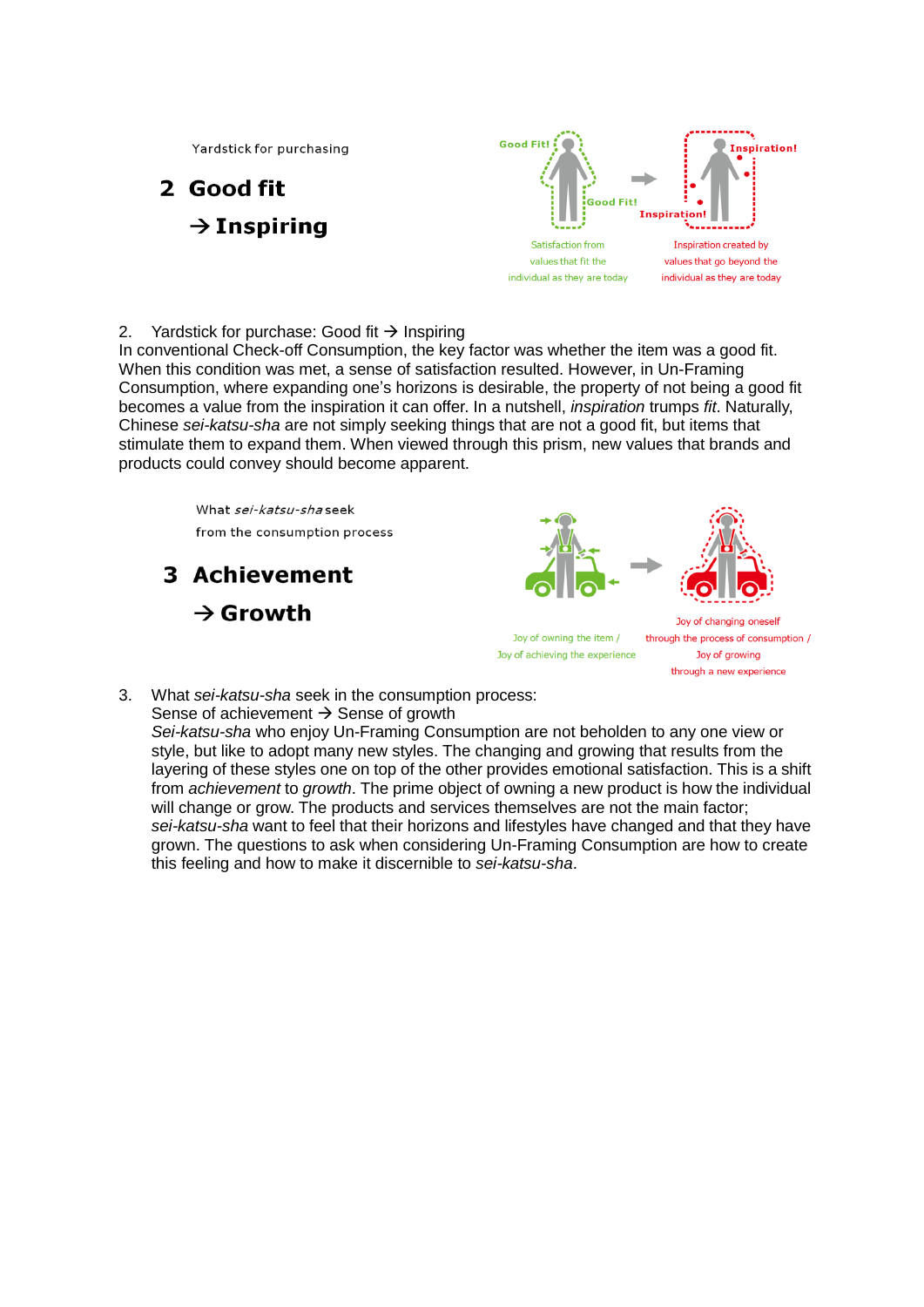# **Reference 2**

### **Hakuhodo Institute of Life and Living Shanghai**

Hakuhodo Institute of Life and Living Shanghai, a wholly-owned subsidiary of Hakuhodo Inc. of Japan, is a think-tank established in Shanghai in 2012 to serve the Hakuhodo Group in China. Leveraging *sei-katsu-sha* research know-how amassed in Japan, the Institute supports companies' marketing activities in China, while developing local insights and making proposals on future ways of living in China.

Key current activities:

- ・ The Dynamics of Chinese People: Research that intuits the true desires of *sei-katsu-sha*  and puts forward ideas for new ways of living
- New method development: Development of new methods that contribute to companies' marketing activities
- ・ New viewpoint proposal: Offering new ways of looking at *sei-katsu-sha* and markets

The fruits of these activities are provided to customers through the Hakuhodo Group's offices. Some of the results are also made public via presentations of research finding, the Hakuhodo Institute of Life and Living Shanghai's website, publications and other means.

The Dynamics of Chinese People is a joint research project conducted by HILL Shanghai and the Communication University of China's School of Advertising that uncovers new *sei-katsu-sha*  behaviors and desires and reports research findings. The Un-Framing Consumption findings are the project's third set of findings, following its Whirlpool Creation findings in 2013 and Information Bees findings in 2014.